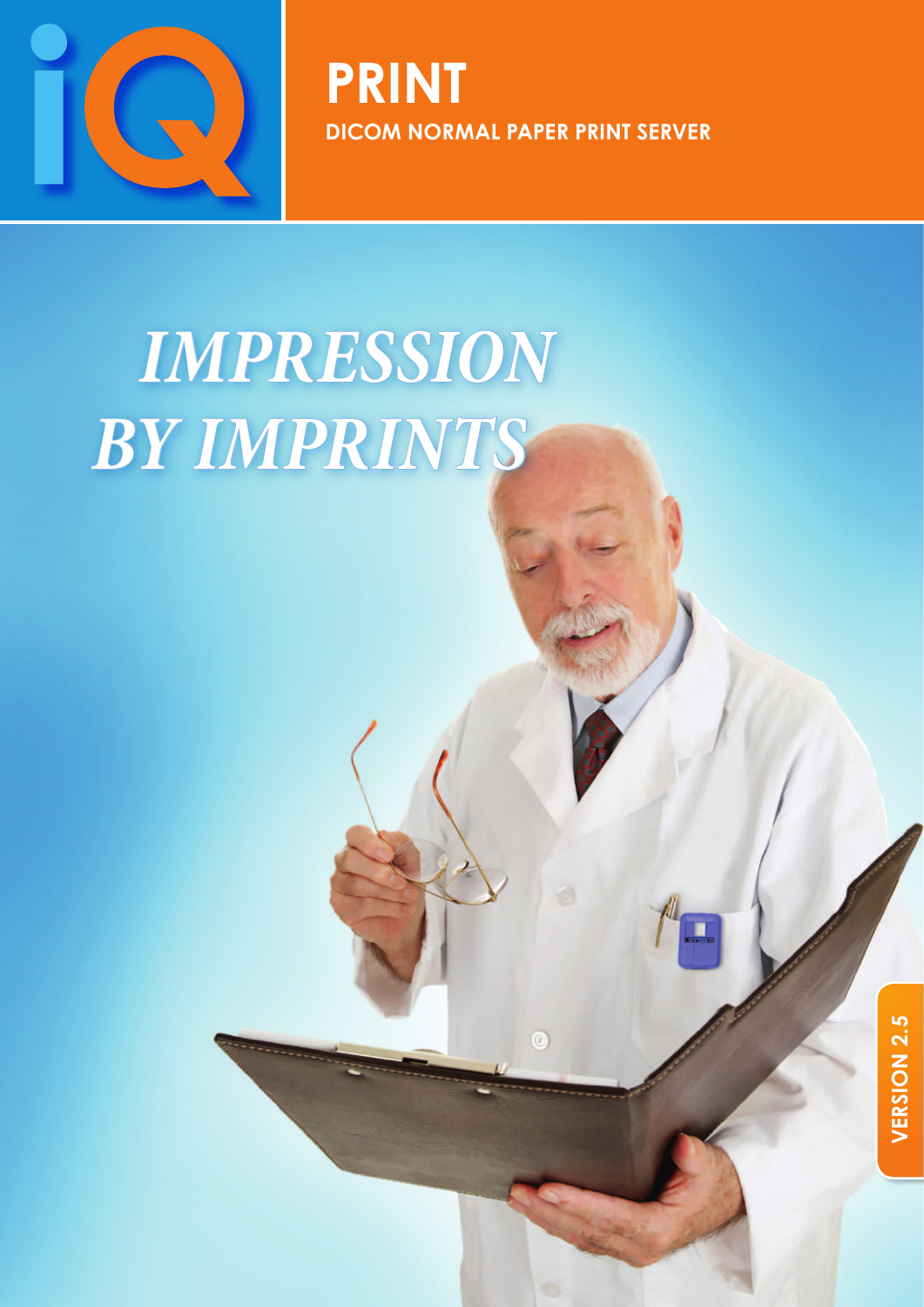## *High-quality printouts*

The *iQ-PRINT* server can print all types of radiological images, gray or color, on normal *paper in high quality...*

... directly from a workstation or any DICOM device on a standard Post-Script printer. Overlays are also distributed correctly.

iQ-PRINT allows for a standard configuration as well as a manual configuration for advanced settings. A configuration wizard makes the installation of iQ-PRINT very user-friendly and time-saving. The wizard guides the user through the basic setup for printing, paper, DICOM and additional settings. The entire configuration takes no longer than five minutes.

Tool tips are shown to make selecting the appropriate entries even easier.

It is possible to add new settings as well as to edit existing ones. Special configurations can be made manually.

#### Advantages:

- **·** High-quality
- Cost effective
- Chemical free
- No expensive film costs



#### *iQ-PRINT SCREENSHOTS*







*By using the gradation function you can individually optimize the image quality for each image source and printer.*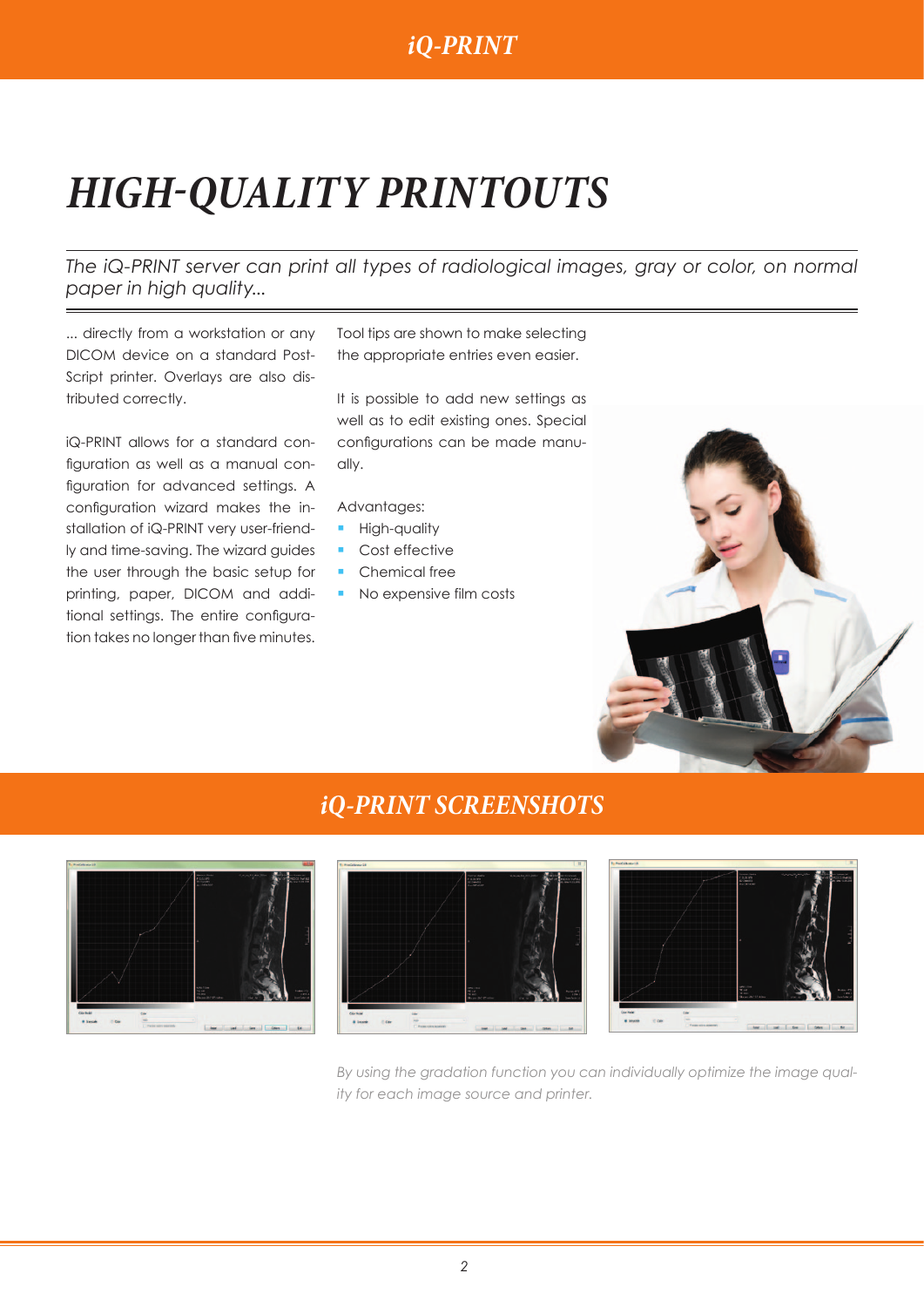#### *iQ-PRINT WORKFLOW*



#### *iQ-PRINT FEATURES*

| <b>COMMUNICATION</b>       | Limited to 5 AE titles, 1 PostScript printer and 1 calibration profile<br><b>DICOM Print interface</b><br>п                                                                                                                                                                                                                                                                                                                                                        |
|----------------------------|--------------------------------------------------------------------------------------------------------------------------------------------------------------------------------------------------------------------------------------------------------------------------------------------------------------------------------------------------------------------------------------------------------------------------------------------------------------------|
| <b>OUTPUT</b>              | Conversion of received print jobs into PostScript format<br>Converting grayscale images to grayscale print jobs<br>Converting color images to color print jobs<br>ш<br>Support of any print matrix<br>п<br>Basic and referenced grayscale/color print management<br>Support of overlays<br>Support of annotations<br>Quantity of PostScript printer per server<br>Mapping of film formats to paper trays<br>٠<br>Customizable grayscale and color gradation curves |
| <b>OPERATING SYSTEMS 2</b> | Windows 2000 Pro, XP, Windows 7 <sup>3</sup><br>$\blacksquare$                                                                                                                                                                                                                                                                                                                                                                                                     |
| <b>LANGUAGE</b>            | English<br>$\mathcal{L}_{\mathcal{A}}$                                                                                                                                                                                                                                                                                                                                                                                                                             |
| <b>CERTIFICATION</b>       | FDA 510(k)                                                                                                                                                                                                                                                                                                                                                                                                                                                         |

### *iQ-PRINT PRO FEATURES* **in Addition to iQ-PRINT Features**

 **communication**

**·** Unlimited AE titles, unlimited PostScript printers and calibration profiles

<sup>1</sup> Our system does not include a PostScript printer. Please contact us if you require advice regarding an appropriate printer. We recommend Xerox 7xxx or Ricoh printers.

<sup>2</sup> The required server hardware is not included in the purchase of a print server license. We recommend Dell computers. Please contact us if you require further advice.

<sup>3</sup> Special configuration required for Windows 7.